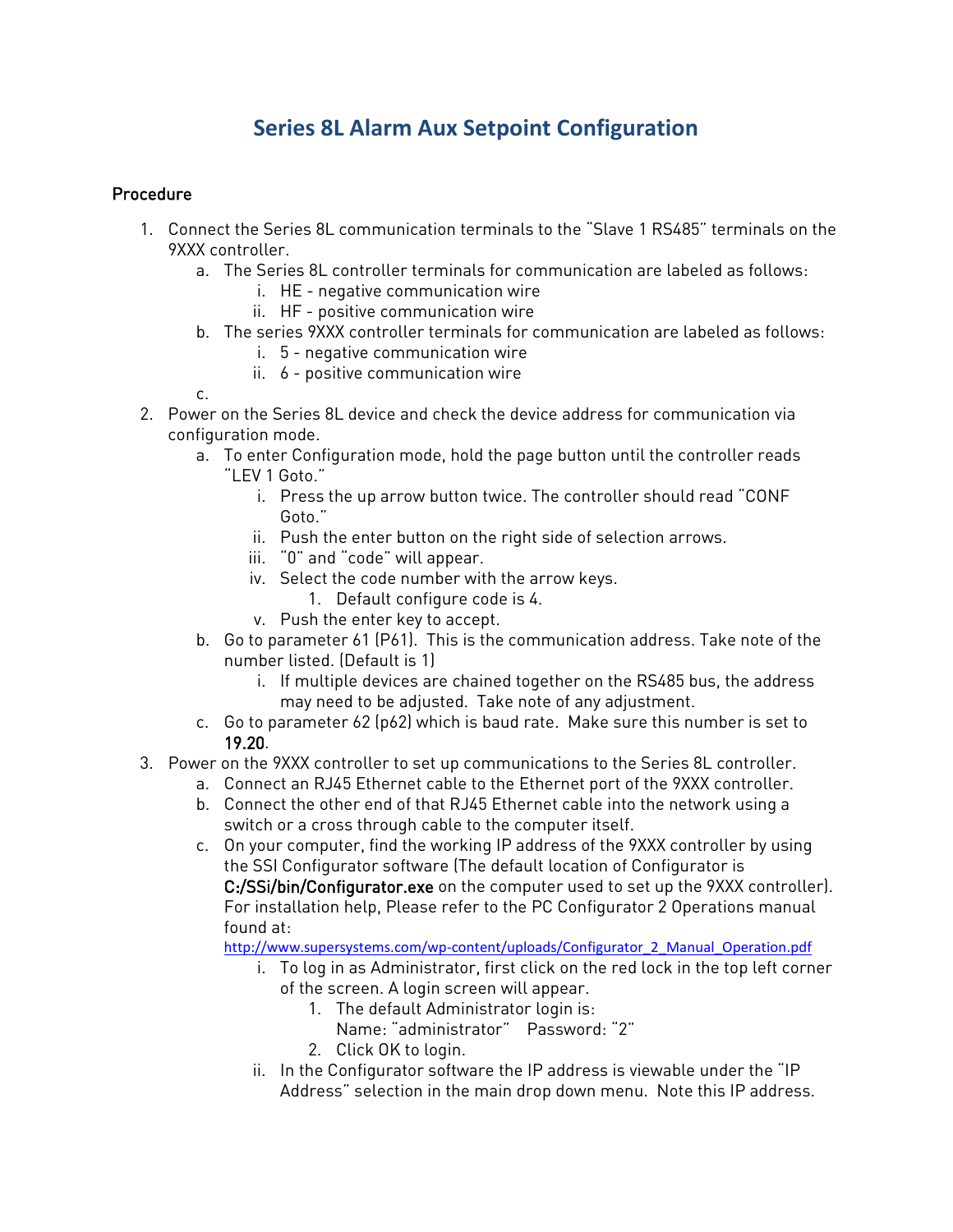- iii. The IP address can also be found using nLocateIP (The default location of nLocateIP is C:/SSi/sd\_utilites on the computer used to set up the 9XXX controller).
- d. Open the Configurator program and set up the 9XXX controller with the IP address that was found in step 3c (for detailed instructions on this procedure, refer to the "Manage Controllers" section of the PC Configurator 2 Operations manual found at:

[http://www.supersystems.com/wp-content/uploads/Configurator\\_2\\_Manual\\_Operation.pdf](http://www.supersystems.com/wp-content/uploads/Configurator_2_Manual_Operation.pdf)

- e. Connect to the controller by pressing the two gears box  $\overrightarrow{p}$  in the top left corner of the screen.
- f. Click on the dropdown menu labeled "(Menu)" and find "Slave Instrument Setup". (See Figure 1)

| Menu)<br>(menu)/Programmer 2<br><b>Burnoff</b><br><b>Slave Instruments</b><br><b>Auxiliary Analog Input</b><br><b>Manual Event Control</b><br>Probe Burnoff Setup<br><b>PID Loop Setup</b> |  |
|--------------------------------------------------------------------------------------------------------------------------------------------------------------------------------------------|--|
| Event Run Program Setup                                                                                                                                                                    |  |
| Load T/C Configuration                                                                                                                                                                     |  |
| Port Setup                                                                                                                                                                                 |  |
| <b>Slave Instrument Setup</b>                                                                                                                                                              |  |
| Zone Assignments                                                                                                                                                                           |  |
| <b>Furnace Setup</b>                                                                                                                                                                       |  |
| <b>Default Wait Limits</b>                                                                                                                                                                 |  |
| <b>Alarm Setup</b>                                                                                                                                                                         |  |
| <b>Relay Assignments</b>                                                                                                                                                                   |  |
| <b>Relay Setpoints</b>                                                                                                                                                                     |  |
| <b>Analog Input Setup</b>                                                                                                                                                                  |  |
| <b>Analog Output Setup</b>                                                                                                                                                                 |  |
| Passcode and Alarm                                                                                                                                                                         |  |
| <b>IP Address</b>                                                                                                                                                                          |  |
| Redundant TC Setup                                                                                                                                                                         |  |
| <b>Event Control</b>                                                                                                                                                                       |  |
| <b>Set Menu Security</b>                                                                                                                                                                   |  |
| <b>Curve Entry</b>                                                                                                                                                                         |  |
| Alternate PID Setup                                                                                                                                                                        |  |
| SSi Anglog Innut Setun                                                                                                                                                                     |  |

Figure 1 – Drop down selection menu in Configurator

- g. Click on "Instrument 1" (If there are more devices connected to the RS485 bus, you may need to use "Instrument 2" or "Instrument 3.")
- h. A box will pop up. (See Figure 2)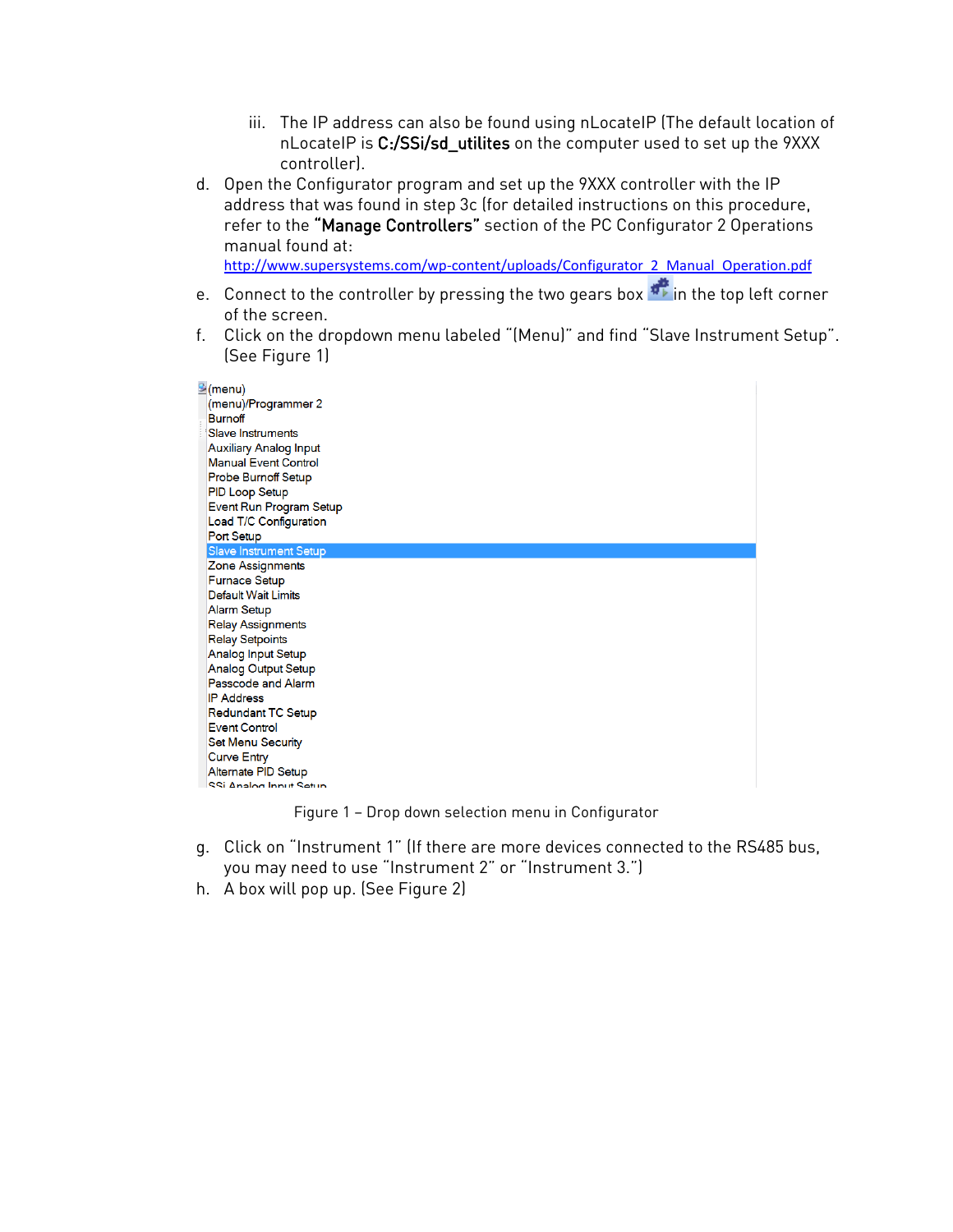| 40<br><b>参回</b>        |                                             |  |  |  |  |  |
|------------------------|---------------------------------------------|--|--|--|--|--|
| Slave Instrument Setup |                                             |  |  |  |  |  |
|                        |                                             |  |  |  |  |  |
|                        |                                             |  |  |  |  |  |
| Parameter              | Value                                       |  |  |  |  |  |
| Instrument 1           |                                             |  |  |  |  |  |
| Instrument 2           |                                             |  |  |  |  |  |
| Instrument 3           | <b>Edit Slave Instrument</b><br>$\boxtimes$ |  |  |  |  |  |
| Instrument 4           | SSi 7SL<br>Instrument<br>۰                  |  |  |  |  |  |
| Instrument 5           | ᆃ<br><b>Address</b><br>Ħ.                   |  |  |  |  |  |
| Instrument 6           | Port<br>Slave 1<br>$\overline{\phantom{a}}$ |  |  |  |  |  |
| Instrument 7           |                                             |  |  |  |  |  |
| Instrument 8           | OK<br>Cancel                                |  |  |  |  |  |
| Instrument 9           |                                             |  |  |  |  |  |
| Instrument 10          |                                             |  |  |  |  |  |
| Instrument 11          |                                             |  |  |  |  |  |
| Instrument 12          |                                             |  |  |  |  |  |
| Instrument 13          |                                             |  |  |  |  |  |
| Instrument 14          |                                             |  |  |  |  |  |
| Instrument 15          |                                             |  |  |  |  |  |

Figure 2 – Configurator slave instrument setup

- i. Click on the "Instrument" dropdown box, and select "SSi 7SL."
- j. For "Address," enter the number of parameter 61 (P61) on the Series 8L device (found in step 2d).
- k. For "Port," select "Slave 1."
- l. Once the device has the correct options selected, click "OK."
- m. Click on the dropdown menu labeled "Slave Instrument Setup" and click on "Aux Setpoint Configuration."
- n. Click on "Retrans to slave 1" (If a different Instrument number was selected in step 3h, choose the corresponding number instead).
- o. Click on the dropdown box, choose the appropriate loop to retransmit the setpoint to the Series 8L device and click "OK." (See Figure 3)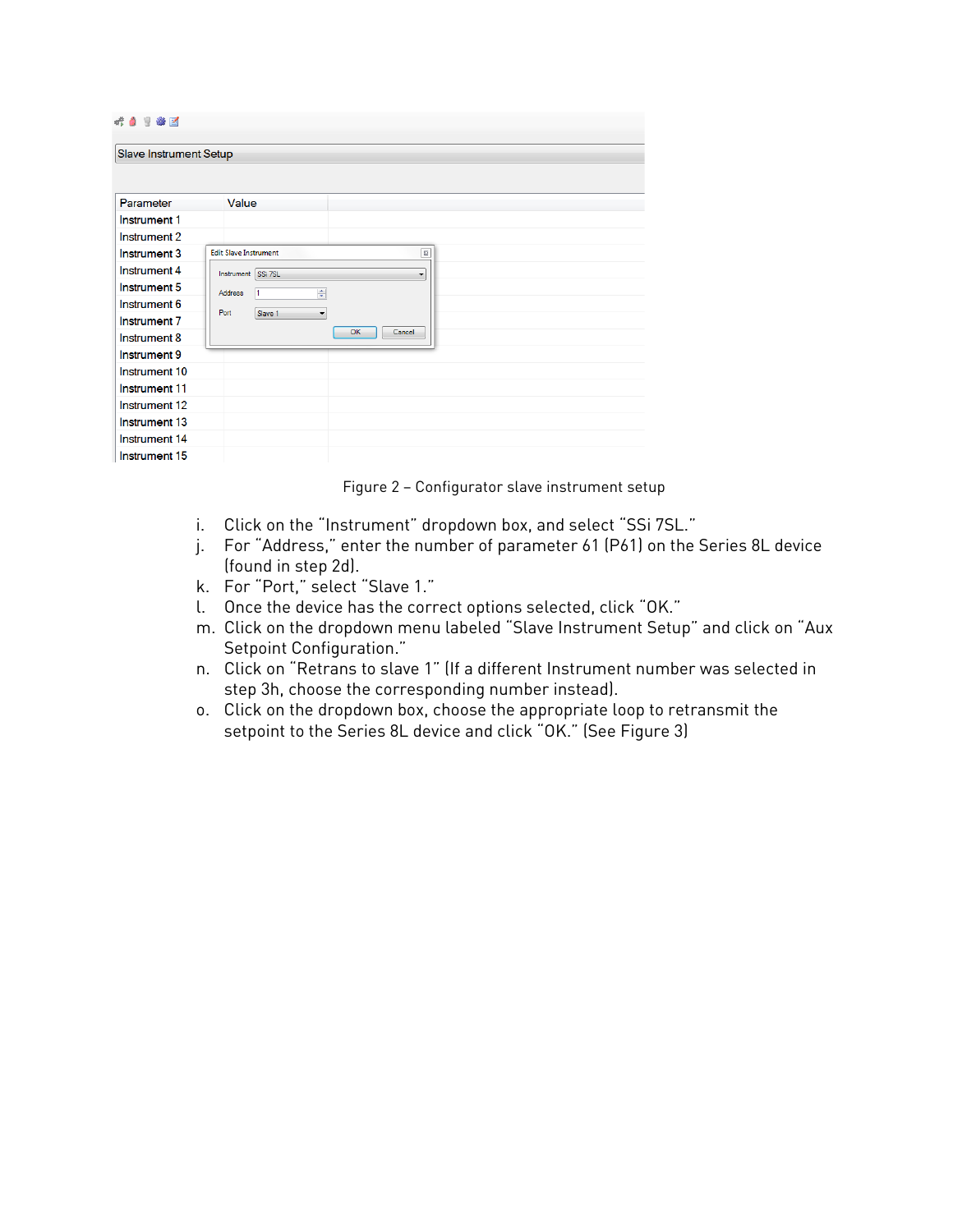|  | <b>Aux Setpoint Configuration</b> |  |  |
|--|-----------------------------------|--|--|
|  |                                   |  |  |

| Parameter                 | Value                                  |
|---------------------------|----------------------------------------|
| <b>Retrans to Slave 1</b> | Loop <sub>2</sub>                      |
| <b>Retrans to Slave 2</b> | Off                                    |
| <b>Retrans to Slave 3</b> | Off                                    |
| Setpoint Offset SI 1      | Select new value<br>$\boldsymbol{\Xi}$ |
| Setpoint Offset SI 2      | Loop <sub>2</sub><br>0<br>▼            |
| Setpoint Offset SI 3      |                                        |
| Setpoint Delay SI 1       | OK<br>Cancel                           |
| Setpoint Delay SI 2       | 0                                      |
| Setpoint Delay SI 3       | $\overline{\mathbf{0}}$                |
|                           |                                        |
|                           |                                        |
|                           |                                        |

Figure 3 – Configurator in Aux Setpoint Configuration choosing process variable to retransmit

- p. Click on "Setpoint Offset SI 1" to set the temperature offset. (If a different Instrument number was selected in step 3h, choose the corresponding number instead). Click "OK" when done.
	- i. For NADCAP this should be 25.
- q. Click on "Setpoint Delay SI 1" to set the delay time. (If a different Instrument number was selected in step 3h, choose the corresponding number instead).This option is in minutes. Click "OK" when done.
	- i. This should be set depending on the furnace and cool down rate.
- 4. Test that the 9XXX controller is communicating with the series 8L device.
	- a. Click on the dropdown menu labeled "Aux Setpoint Configuration" and click on "Slave Instruments". There should be an "OK" next to the corresponding instrument slave number setup in step 3k.
		- i. A "BAD" message next to the corresponding instrument slave number set up in step 3k indicates a communications problem.
			- 1. Check the communication wires from the 9XXX controller and the Series 8L (Refer to section 1).
			- 2. Check that the Slave, Port, and Address are set up correctly in the Slave Instrument Setup menu (Refer to steps 3g-3l)
			- 3. Check the Baud rate, and port setup on the controller under "Port Setup" menu.
				- a. The "Slave 1 (5,6) Baud" rate needs to be set at 19200, and the "Slave 1 (5,6) Mode" needs to be set as "Modbus."
			- 4. If these steps do not restore communications, contact SSi.
	- b. Change the 9XXX Temp Setpoint. This should be transmitted to the Series 8L device with offset amount added.
- 5. Make sure the settings in the Series 8L devices are set properly. (See Table 1 for 804L/808L, See Table 2 for 816L)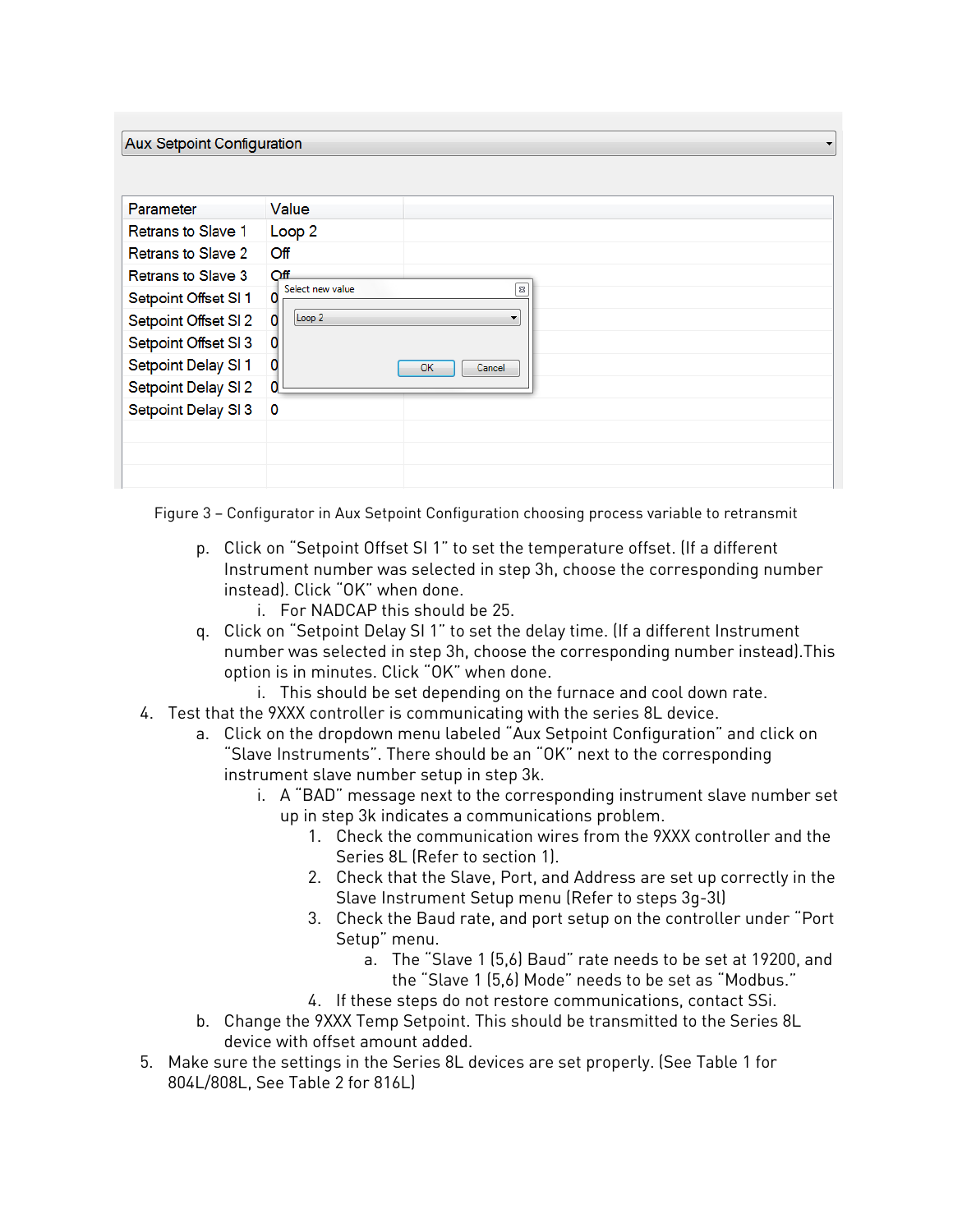## For the Series 804L/808L devices, the default setup is as follows:

| Device Type    | 804L/808L                                 |                    |                   |
|----------------|-------------------------------------------|--------------------|-------------------|
| Device         |                                           |                    |                   |
| Version        | A1.22                                     |                    |                   |
| <b>Name</b>    | <b>Description</b>                        | Value              | <b>Comment</b>    |
|                |                                           | CA.TC              |                   |
| P <sub>1</sub> | Input Type and Range                      | (1)                | KT/C              |
|                |                                           | <b>NNNN</b>        |                   |
| P <sub>2</sub> | <b>Decimal Point Position</b>             | (0)                |                   |
| P <sub>3</sub> | Low Scale Range Value                     | 0                  |                   |
| P4             | High Scale Range Value                    | 2502               |                   |
|                |                                           | <b>NONE</b>        |                   |
| P7             | Control Output and Type                   | (0)                |                   |
|                |                                           |                    | Alarm offset      |
| P11            | Output 1 Function                         | AL3.I (8)          | output            |
|                |                                           | <b>NONE</b>        |                   |
| P12            | Output 2 Function                         | (0)                | N/A               |
| P13            | Output 3 Function                         | <b>NONE</b><br>(0) | N/A               |
|                |                                           |                    |                   |
| P14            | Output 4 Function                         | AL2.I(6)           | High limit output |
| P21            | Alarm 1 Type                              | <b>NONE</b><br>(0) | N/A               |
|                |                                           |                    |                   |
| P24            | Alarm 2 Type                              | HI(1)              | High limit AL     |
| P25            | Alarm 2 Latching                          | <b>MAN (2)</b>     |                   |
| P26            | Alarm 2 Blocking                          | NO (0)             |                   |
|                |                                           |                    | NADCAP AL         |
| P27            | Alarm 3 Type                              | HI(1)              | offset            |
|                |                                           | <b>NONE</b>        |                   |
| P28            | Alarm 3 Latching                          | (0)                |                   |
| P29            | Alarm 3 Blocking                          | NO (0)             |                   |
|                |                                           | <b>NONE</b>        |                   |
| P31            | <b>Current Transformer Source</b>         | (0)                |                   |
| P32            | <b>Current Transformer Range</b>          | 10                 |                   |
|                |                                           | <b>NONE</b>        |                   |
| P33            | <b>Current Transformer Alarm Latching</b> | (0)                |                   |
| P34            | Loop Break Alarm Time                     | OFF (0)            |                   |
| P35            | Sensor Break Alarm Type                   | LAT(2)             |                   |
| P36            | Sensor Break Safe Output Power            | 0                  |                   |
| P37            | <b>Break Alarms Output</b>                | $AL2$ (2)          |                   |
|                |                                           | <b>NONE</b>        |                   |
| P41            | <b>Timer Configuration</b>                | (0)                |                   |
| P51            | Digital Input 1 Function                  | <b>T.RUN</b>       |                   |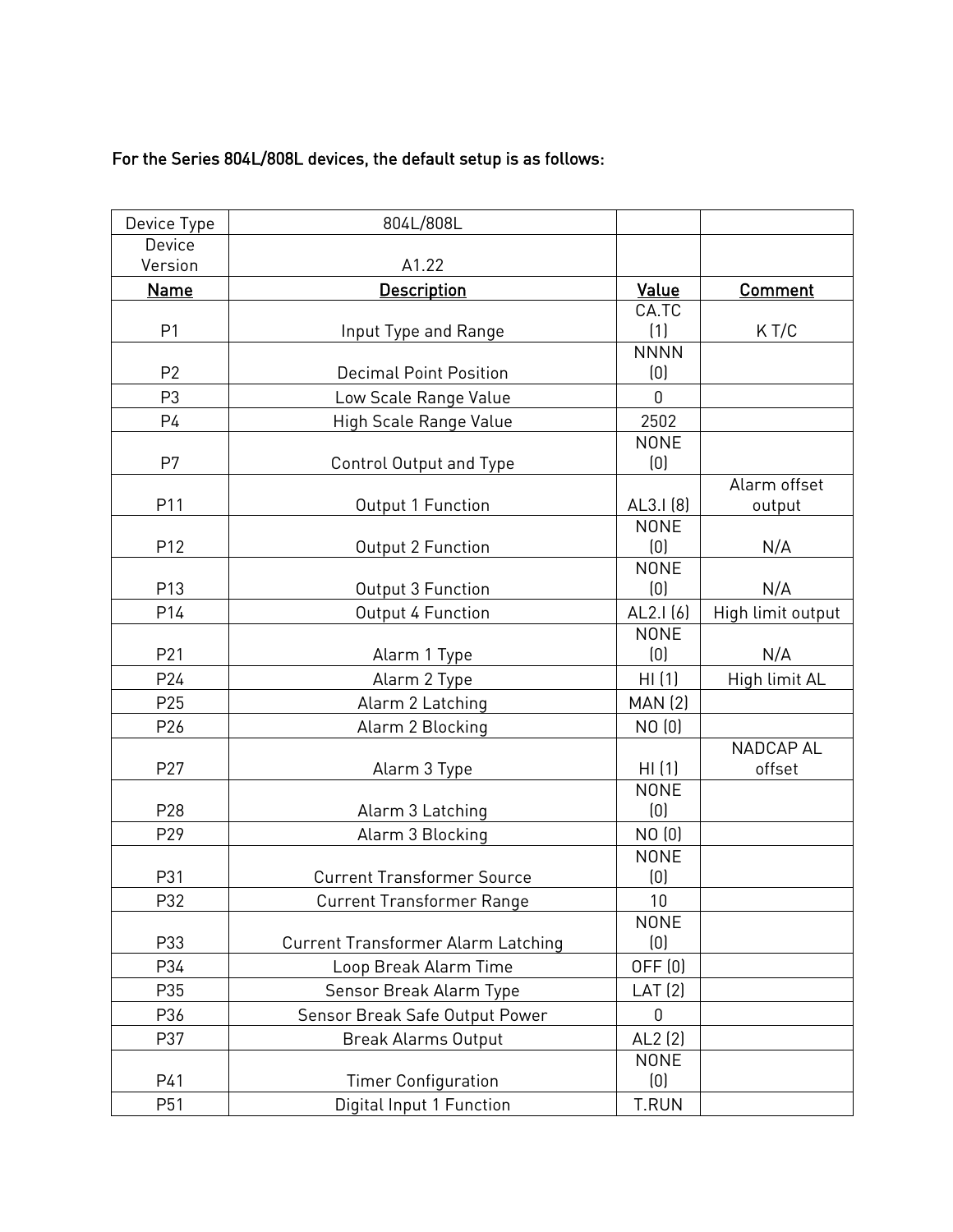|                 |                                             | (45)           |  |
|-----------------|---------------------------------------------|----------------|--|
|                 |                                             | <b>T.RES</b>   |  |
| P <sub>52</sub> | Digital Input 2 Function                    | (44)           |  |
| P61             | <b>Communications Address</b>               | 1              |  |
| P62             | <b>Communications Baud Rate</b>             | 19.20(1)       |  |
|                 |                                             | <b>NONE</b>    |  |
| P63             | <b>Communications Parity</b>                | (0)            |  |
|                 | <b>Communications Master Retransmission</b> | <b>NONE</b>    |  |
| P64             | Parameter                                   | (0)            |  |
| P71             | F1 Pushbutton Functionality                 | $A-M(3)$       |  |
| P72             | <b>F2 Pushbutton Functionality</b>          | TST(4)         |  |
|                 |                                             | AC.AL          |  |
| P73             | <b>Pushbutton Functionality</b>             | (1)            |  |
| P74             | Home Display Second Line Content            | AL.2 (14)      |  |
| P75             | Home Display Third Line Content             | AL.3 (15)      |  |
| P76             | Lev 2 Passcode                              | $\overline{2}$ |  |
| P77             | <b>Conf Passcode</b>                        | $\overline{4}$ |  |
|                 |                                             | <b>NONE</b>    |  |
| P81             | <b>Energy Meter Source</b>                  | (0)            |  |
|                 |                                             | <b>NONE</b>    |  |
| rEcS            | <b>Recovery Point Save</b>                  | (0)            |  |
|                 |                                             | <b>NONE</b>    |  |
| rEcl            | <b>Recovery Point Load</b>                  | (0)            |  |
|                 |                                             | <b>NONE</b>    |  |
| <b>PHAS</b>     | <b>Calibration Phase</b>                    | (0)            |  |

Table 1 – Series 804L/Series 808L default configuration for NADCAP alarm.

## For the Series 816L devices, the default setup is as follows:

| Device Type     | 816L                          |                    |                        |
|-----------------|-------------------------------|--------------------|------------------------|
| Device Version  | A1.22                         |                    |                        |
| Name            | <b>Description</b>            | Value              | Comment                |
| P <sub>1</sub>  | Input Type and Range          | CA.TC<br>〔1〕       | K T/C                  |
| P <sub>2</sub>  | <b>Decimal Point Position</b> | <b>NNNN</b><br>(0) |                        |
| P <sub>3</sub>  | Low Scale Range Value         | $-328$             |                        |
| P4              | High Scale Range Value        | 2502               |                        |
| P7              | Control Output and Type       | <b>NONE</b><br>(0) |                        |
| P11             | Output 1 Function             | AL3.1(8)           | Alarm offset<br>output |
| P <sub>12</sub> | <b>Output 2 Function</b>      | <b>NONE</b><br>(0) | N/A                    |